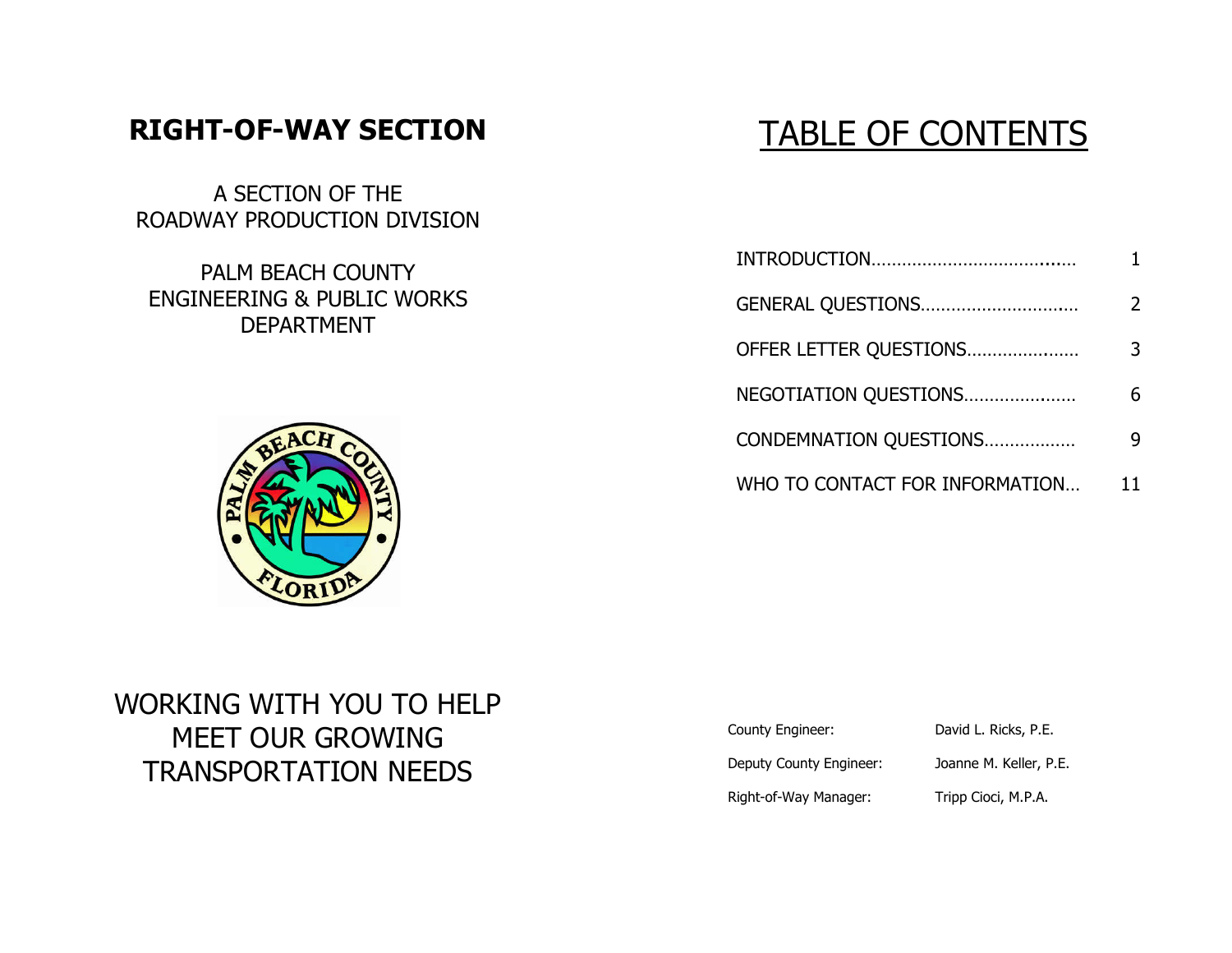### INTRODUCTION

Palm Beach County is a great place to live. We have mild weather, a rich culture and environmental diversity. We boast 47 miles of coastline on the Atlantic Ocean, 55 miles of rivers and Intracoastal water way, and over 30 miles of shoreline on Lake Okeechobee.

We have more than 185 public schools, 31 hospitals, 44 libraries, over 81 County parks and 127 public and private golf courses. We have an International airport, a shipping and cruise port, many fine restaurants and full range of arts, recreational and sports facilities. Each year features a full calendar of special events and activities all over the County.

Yes, we all have a lot to see and do, and this is a great place to live, work, and play. The one thing that links all of us to these amenities is our transportation system. We must continually upgrade and improve our existing roads and create new ones to ensure that we can easily and safely enjoy all that Palm Beach County has to offer.

Because of this continuing need for roadway improvements, we often need to acquire private land for this important public purpose. This process is known as Eminent Domain.

This brochure is designed to help answer your questions about the acquisition process and eminent domain. The offer package you have received contains material that will be referred to in this brochure. Please review it carefully.

This brochure may not answer all of your questions. On the last page you will find information on who you can contact to get more answers.

## **GENERAL QUESTIONS**

#### **What is eminent domain?**

Government has certain powers which are necessary for it to operate effectively. For example, it has the power to levy taxes and the power to maintain order. Another governmental power is the power to acquire private land for public purposes. This is known as eminent domain.

The rights of each of us are protected, however, by the Fifth and Fourteenth Amendments of the U.S. Constitution, by the State Constitution and by eminent domain laws which guarantee that if a public agency takes private property it must pay "just compensation" to the owner.

#### **What is just compensation?**

Just compensation is sometimes described as fair market value. It is the amount of money a property could reasonably expect to bring on the open market, where the buyer and seller are prudent and knowledgeable about the property and its prospects, and the transaction is an "arms length" transaction, meaning that neither the buyer nor seller was forced to conclude the deal.

In eminent domain, this includes the value of the land being acquired; the improvements on the land, or the costs to replace or relocate the improvements; and any damages to the remaining property, if applicable. In the case of an easement, the right to use the property for specific purposes is valued.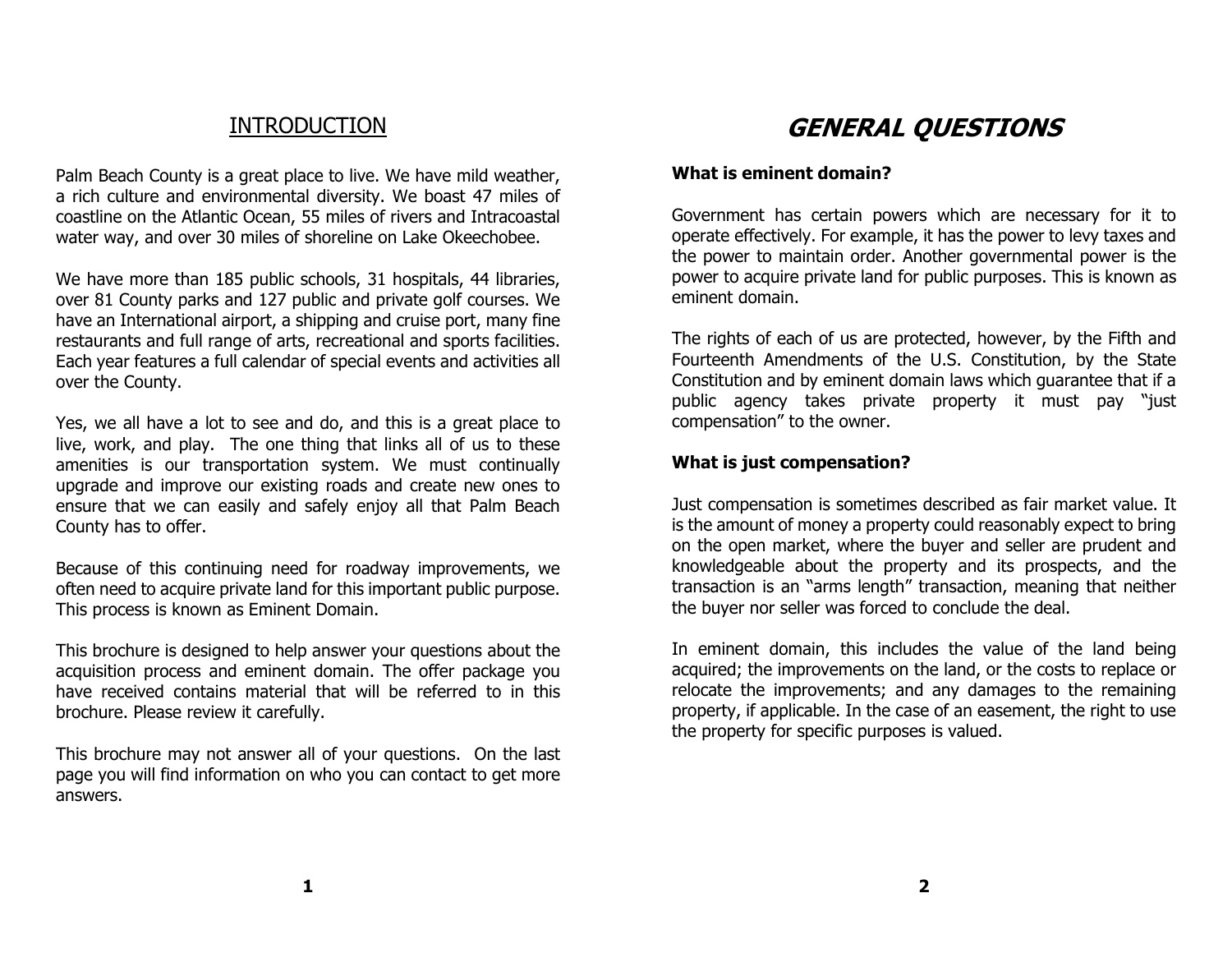## **OFFER LETTER QUESTIONS**

#### **What do all of these numbers and road names mean?**

The "Project No." identifies this particular job. Each job has a unique number assigned to it. This number is used to identify the work and the funding for the life of the project.

The "Project Name" also identifies this job. It is usually the name of the road to be worked on.

The "Job Limits" basically identifies the beginning and ending points of this particular project, or in some cases, the intersection, geographical area or nature of the work to be done.

The "Parcel No." is the number assigned to the portion of your property that is needed for this project. There may be more than one number shown. That is because we need to acquire a portion of your property, and sometimes we may also need to acquire some easement rights as well (i.e., a drainage or embankment easement, or a temporary construction easement).

#### **What does this break down mean?**

This shows you how the money we are offering is divided by the type of compensation. The land value is for the portion of your property that is needed for the project.

The improvements value is for the improvements on the property, such as fencing, paving or landscaping.

This relates to real property, things that are fairly permanent, as opposed to personal property, which are things that can easily be moved, such as small potted plants or a small yard statue.

The damages value is for any damages to the remaining property (the property we are not acquiring).

The cost-to-cure value is for relocating or replacing improvements instead of pay a straight value for them, as in the improvements value. Examples would be the cost to move a chain link fence or replace a hedge.

The easements value is for the easement rights needed on the property. In this case, we are not acquiring part of the property, but a right to use a portion of it for a specific purpose.

#### **How was the value of my property determined?**

The Right-of-Way Section maintains a list of local, professional appraisal firms, usually about ten, who bid for the contract to appraise the property required, on a project by project basis. The appraisal firm is selected using certain criteria, of which the fee to the job accounts for only 40% of the points needed to award the project. Other considerations are the firm's analysis of the special features of the project; their past performance appraising road jobs; and their utilization of minority and women owned businesses in their bid.

Once the firm is selected, they are given a specific amount of time to appraise all of the parcels in the project. This is usually from 30 to 90 days, depending on the size of the job. The appraisals are submitted to our office and after we review and approve them, we send you our offer.

The appraisal firm uses recent sales of properties like yours to determine a value for the portion of your property we need to acquire. The price of each sale is adjusted up or down to come as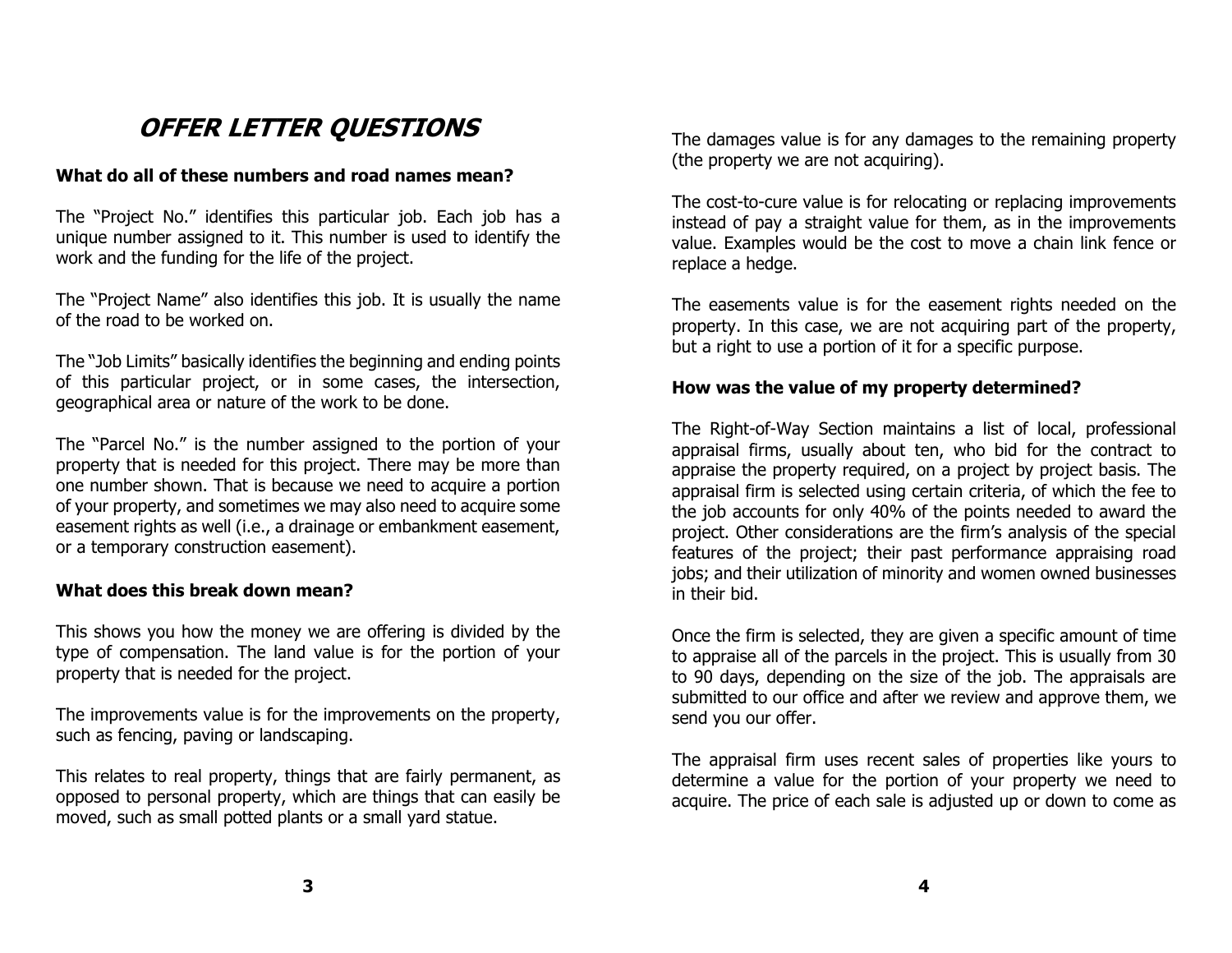close as possible to what the sales price of your property would likely be.

They also look at the current cost to replace improvements and then deduct any depreciation for age; and they look at the current costs to relocate improvements to the new property line after the acquisition.

If the appraiser determines there is any damage that is, loss of value to the remaining property because of the portion we are acquiring, that amount will be added into the amount of money you will be offered.

#### **I rent or lease property, is that important?**

Yes. In the offer package we sent to you, your received a form to fill out and return about the leasing or renting of your property. In order to properly consider all aspects of your property and its unique situation, we need this information. You will not receive any less compensation because the property produces income.

## **NEGOTIATION QUESTIONS**

#### **If I agree with the offer, what do I need to do?**

All you need to do is properly execute the deed, and easements if any, included in the offer package and return them to us for processing. Instructions on how to execute the instruments are also included in your offer package.

#### **Who pays the closing costs?**

We will pay most of them. We cover the costs of the appraisal, the title work, document preparation and all recording fees. In most cases, you will only be responsible for the pro-rated taxes. We will order a tax pro-ration statement from the Tax Collector and we will give you the exact dollar amount due on the day of closing.

A check for the full amount of the offer will be issued in your name. We will collect a check from you for the taxes due.

#### **How long will it take to get my money?**

That depends on whether or not the property is free and clear of encumbrances. If there are none, we should be able to close in a few weeks.

If there are encumbrances, such as mortgage, a lien or an easement, we will need to get a subordination or release for the portion of the property we need to acquire.

Usually we ask the encumbrance holders to subordinate their rights to that particular portion of the property. The subordination does not actually remove the encumbrance, but makes it inferior, or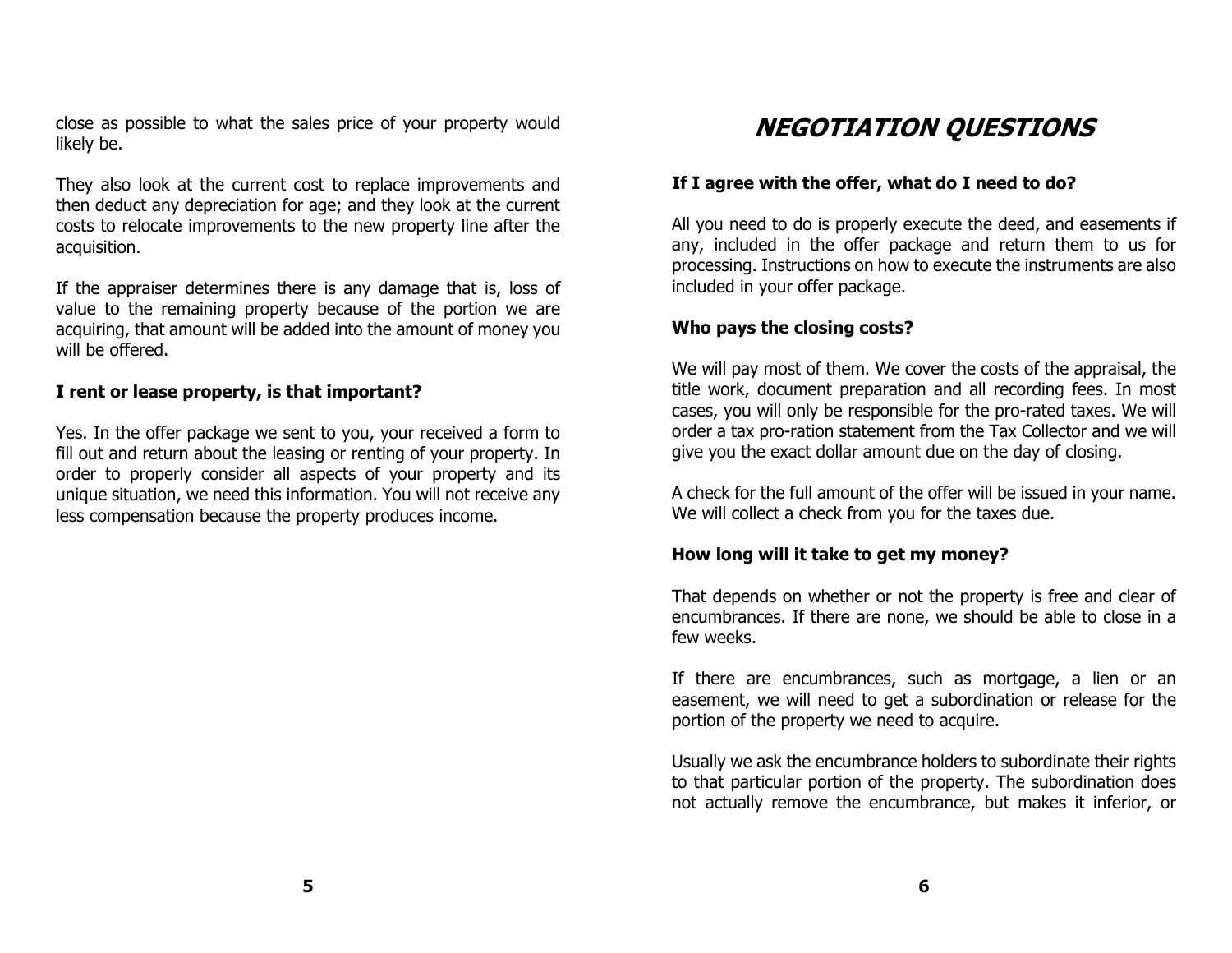second, to our claim on that portion of the property. This normally takes about 4 weeks.

As soon as the encumbrances are cleared, we will order the check and tax-proration, and be able to close within a few weeks.

#### **Must I accept the offer?**

No, you are not required to accept our offer. If you have reason to believe that you are entitled to more money than we have offered you, you may make a counter-offer.

#### **How do I make a counter-offer?**

To make a counter-offer, you will need to give us your reasons for the value difference in writing. You should be as specific as possible. If you have had an appraisal done on your property, you will need to include that appraisal, if it is part of the basis for your counteroffer. If you have estimates from contractors, or other experts or professionals, those will need to be included also.

You will also need to return a copy of the deed, fully and properly executed. You may keep the original until your counter-offer is approved.

#### **How long does this take?**

Counter-offers that meet certain criteria will be reviewed by the County Engineer and approval may be given by him/her, or his/her designee, to accept the counter-offer. This will take about 2 weeks from the time we receive your proposal with the back-up information.

Counter-offers that exceed the established criteria to be accepted by the County Engineer will need to be approved by the Board of County Commissioners. This process takes approximately 8 weeks.

Once your counter-offer is approved, the time frame will be the same as if you had accepted the original value. If your counteroffer is not approved, we will let you know the basis for the denial, and you may resubmit your counter-offer after addressing the concerns expressed by either the County Engineer or Board of County Commissioners.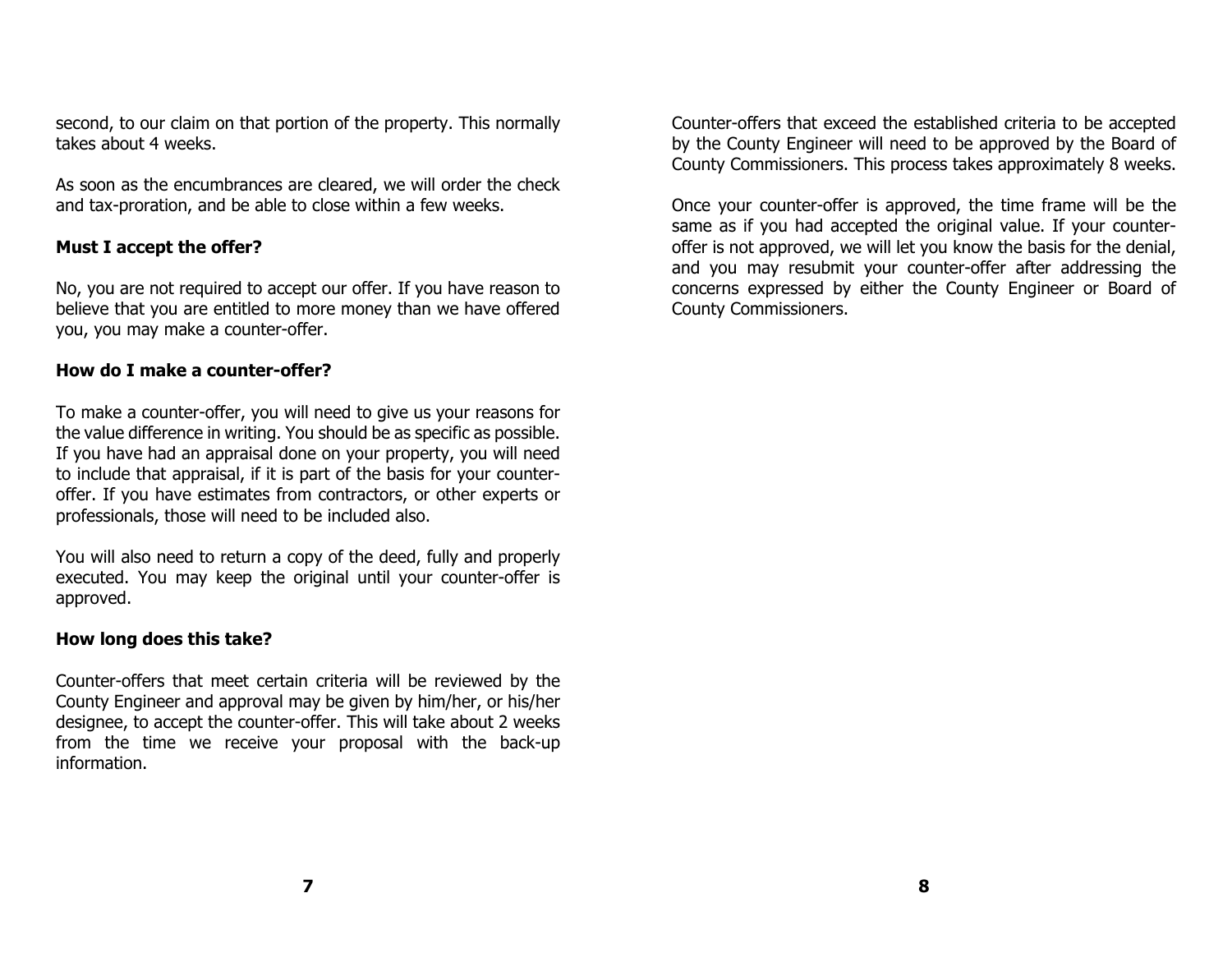## **CONDEMNATION QUESTIONS**

#### **What if we just can't agree on value?**

We make every reasonable effort to reach a fair and equitable settlement with owners for the property we need, but occasionally we are unable to come to mutually agreeable terms for the acquisition of the property.

If we are unable to resolve these differences, we will need to begin condemnation proceedings for the required property. This is basically a two step process. This first step is the Order of Taking. The second step is the Final Judgment.

#### **What is Order of Taking?**

An Order of Taking is a legal document, signed by a judge, transferring title of the property to the condemning authority. We will need to show the court that the property is needed for a public purpose and that we have made an effort to properly estimate the amount of money you should receive for the property. We are then required to deposit, with the Registry of the Court, the full amount of our good faith estimate of value (the amount of our offer). The next step will be the Final Judgment.

#### **What is Final Judgment?**

A Final Judgment is also a legal document, signed by a judge. It says exactly how much money you are to receive for the property that we have acquired.

Title to the property was transferred in the Order of Taking. This step is about how much additional money, if any, we will have to pay. Following the Final Judgment, there may be an apportionment hearing. If there are other individuals or companies with a claim on the property, such as a mortgage company or lien holder, they may be entitled to some of the money in the judgment. This hearing is to determine how much money each claimant is to receive of the Final Judgment amount.

Finally, there may be a hearing to assess costs and fees. At this hearing, the judge will decide how much money we will pay to the attorneys and experts, if any.

#### **How long does this take?**

We will usually begin condemnation processing about 30 to 60 days after our initial contact with you and the other property owners in the project. There are several steps we must take before the Order of Taking. Once we start the process, it will be about 60 to 90 days before we have an Order of Taking. It could be an additional 3 to 9 months, or more, before the Final Judgment is signed.

If at any time we are able to come to an agreement, we can enter into Stipulated Orders (statements of agreement) to conclude the process.

#### **Can I have someone represent me?**

Yes. Included in the offer package, you will find a statement of your statutory rights, including our obligation with regard to your representative. Please review it carefully. It will tell you how and when we are required to pay for your representative.